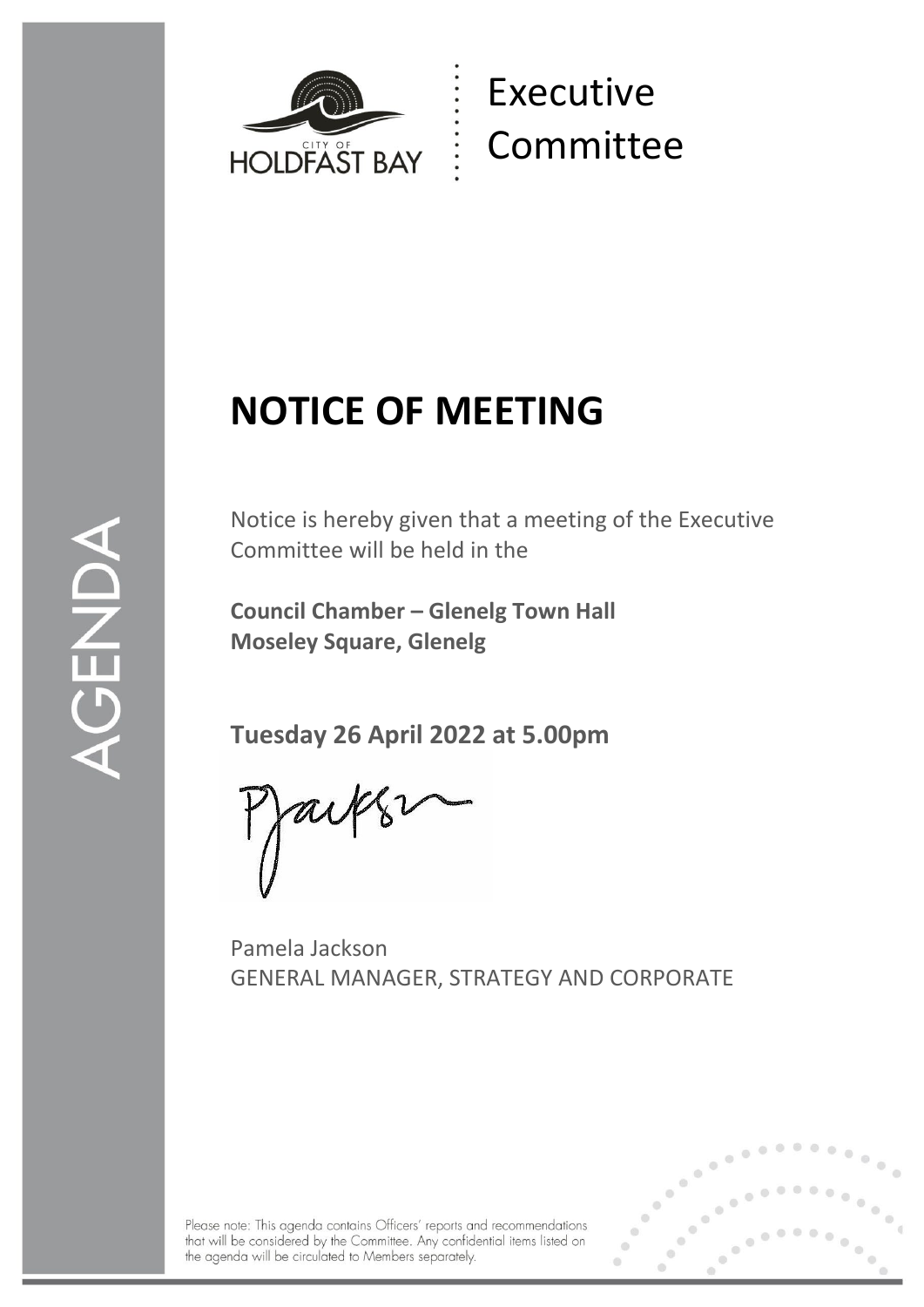## **Executive Committee Agenda**

#### **1. OPENING**

The Chairman, Mayor Wilson will declare the meeting open at 5.00 pm.

#### **2. APOLOGIES**

- 2.1 Apologies received
- 2.2 Absent

#### **3. DECLARATION OF INTEREST**

*If a Council Member has an interest (within the terms of the Local Government Act 1999) in a matter before the Council they are asked to disclose the interest to the Council and provide full and accurate details of the relevant interest. Members are reminded to declare their interest before each item.*

#### **4. CONFIRMATION OF MINUTES**

#### **Motion**

**That the minutes of the Executive Committee held on 18 May 2021 be taken as read and confirmed.**

Moved Councillor \_\_\_\_\_\_\_, Seconded Councillor \_\_\_\_\_\_\_\_ **Carried**

### **5. CONFIDENTIAL REPORTS BY OFFICERS**

5.1 Performance Review Process – Chief Executive Officer (Report No: 125/22)

*Pursuant to Section 87(10) of the Local Government Act 1999 the Report attached to this agenda and the accompanying documentation is delivered to the Council Members upon the basis that the Council consider the Report and the documents in confidence under Part 3 of the Act, specifically on the basis that Council will receive, discuss or consider:*

- **a. information the disclosure of which would involve the unreasonable disclosure of information concerning the personal affairs of a person or persons (living or dead).**
- **e. matters affecting the security of the council, members or employees of the council, or council property, or the safety of any person.**